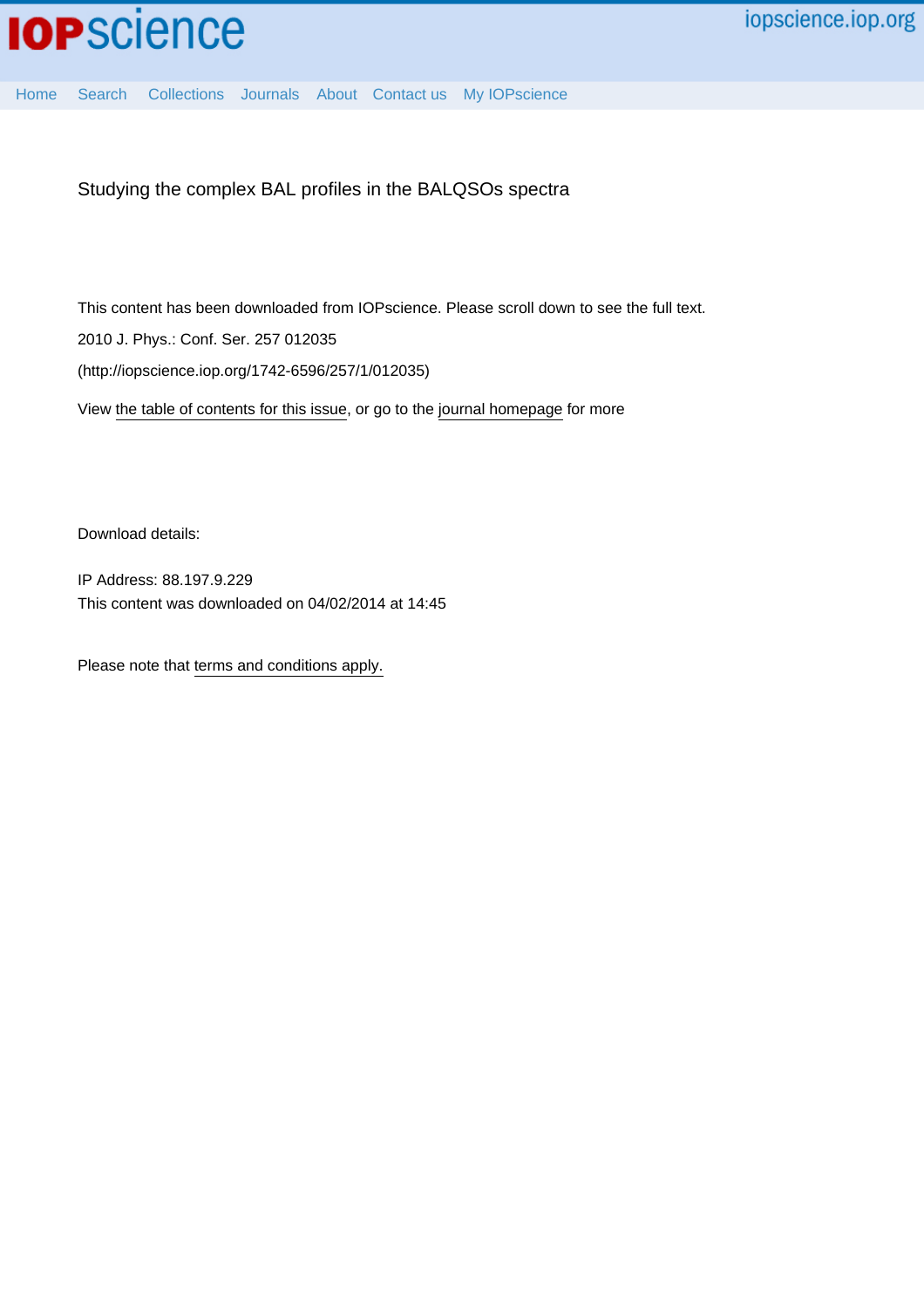# **Studying the complex BAL profiles in the BALQSOs spectra**

**E. Lyratzi1,2, E. Danezis<sup>1</sup> , L. Č. Popović 3 , A. Antoniou<sup>1</sup> , M. S. Dimitrijević 3 , and D. Stathopoulos<sup>1</sup>**

1 University of Athens, Faculty of Physics, Department of Astrophysics, Astronomy and Mechanics, Panepistimioupoli, Zographou 157 84, Athens, Greece,

2 Eugenides Foundation, Syngrou 387, 175 64 P. Faliro, Greece

3 Astronomical Observatory, Volgina 7, 11060 Belgrade, Serbia

elyratzi@phys.uoa.gr

**Abstract**. Most of Broad Absorption Lines (BALs) in quasars (QSOs) present very complex profiles. This means that we cannot fit them with a known physical distribution. An idea to explain these profiles is that the dynamical systems of Broad Line Regions (BLRs) are not homogeneous but consist of a number of density regions or ion populations with different physical parameters. Each one of these density regions gives us an independent classical absorption line. If the regions that give rise to such lines rotate with large velocities and move radially with small velocities, the produced lines have large widths and small shifts. As a result they are blended among themselves as well as with the main spectral line and thus they are not discrete. Based on this idea we study the BALs of UV C IV resonance lines in the spectra of a group of Hi ionization Broad Absorption Line Quasars (Hi BALQSOs) using the Gauss-Rotation model (GR model).

#### **1. Introduction**

Approximately about 10% of all quasars present broad, blue shifted absorption lines. The outflow velocity can reach up to 0.1 0.2 c. Usually, in their spectra we observe the lines of high ionization species, as C IV  $\lambda$  1549 Å, Si IV  $\lambda$  1397 Å, N V  $\lambda$  1240 Å and Lya. Rarely, some low ionization lines, such as Mg II  $\lambda$  2798 Å and Al III  $\lambda$  1857 Å, also exhibit broad absorption lines [see e.g. 1, 2]. Broad Absorption Lines (BALs) can have different shapes. Also different types of these objects may have differences in their continua [3].

One proposed explanation of the Broad Absorption Line (BAL) phenomenon is that BALQSOs (Broad Absorption Line Quasars) and non-BALQSOs are distinct populations of objects [4]. Similarly, some have argued that only low-ionization BALQSOs (LoBALs) are a different class of quasars [5].

Others suggest that BALQSOs and non-BALQSOs are the same type of quasar but viewed from different orientations [6-8] or at different stages in their life cycles [9].

The spectrum of a BALQSO is usually interpreted as a combination of (i) a broadband continuum arising from the central engine, (ii) the broad emission lines coming from the Broad Emission Line Regions (BELR), emerging near the center of the QSO and (iii) the broad absorption lines that are superposed, originating in a separate outlying region, so called Broad Absorption Line Region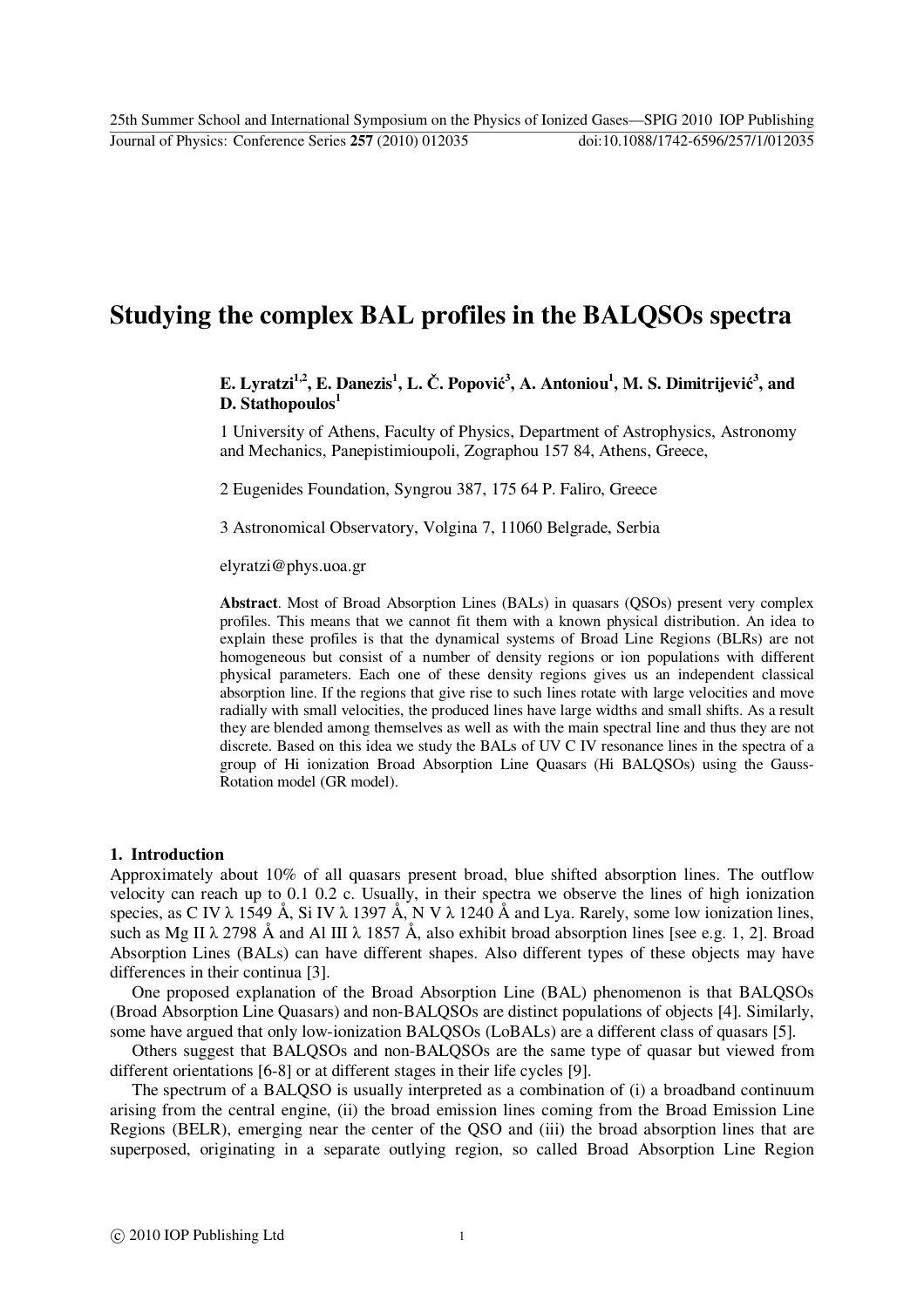(BALR) (see also [10]). However, it is also possible, that emission and absorption occur in the same line-forming region [11].

An important question is: Which are the physical connections between the BLR (Broad Line Region) and BALR? This is also important, since at least a part of the BLR seems to originate from wind of accretion disk [see 12, 13].

Another question is: Where is the BALR placed with respect to the center of a BALQSO and the BLR? To answer this question, one should investigate the kinematical properties of the emission and absorption lines.

Disk wind models [12, 14, 15] explain many properties of BAL quasars, but it is unclear if they can explain the full range of BAL profiles and column densities. BALs are caused by outflowing gas intrinsic to the quasar and are not produced by galaxies along the line of sight (as is the case for most narrow-absorption systems).

Determining whether a quasar is a BALQSO is a complicated task. The standard method is to calculate the "balnicity" index (BI), defined by Weymann et al. in [6]. A BI of zero indicates that broad absorption is absent, while a positive BI indicates not only the presence of one or more broad absorption lines but also the amount of absorption. The BI is essentially a modified equivalent width of the broad absorption line, expressed in velocity units and is defined as follows: (i) absorption should appear between 3000 and 25000 km/s blueward of C IV emission redshift and (ii) at this place and for at least 2000 km/s the absorption must fall at least 10% below the continuum. BIs can range from 0 to 20000 km/s.

We can classify the QSOs using the BI criterion in the following categories [16]:

- HiBALs: BALQSOs that present broad absorption trough just blueward of C IV emission.
- LoBALs: BALOSOs that present broad absorption troughs just blueward of both the C IV and Mg II emission lines.
- Non-BALs: BALOSOs that present no broad absorption troughs just blueward of the C IV and Mg II emission lines.
- FeLoBALs: BALOSOs with excited iron absorption features.

The 25000 km/s limit for the BI is chosen to avoid emission and absorption from Si IV. Absorption lines within 3000 km/s with width smaller than 2000 km/s are excluded to avoid contamination from absorption that might not be due to an outflow. These lines are called "associated absorption lines" [17]. Some of these associated systems are known to be intrinsic outflows, but others may simply be the result of absorption in the host galaxy or a nearby galaxy.

Here, we present some ideas in order to explain the complex structure of BALs in QSOs and especially we study the BALs of UV C IV resonance lines in the spectra of a group of Hi BALQSOs using the Gauss-Rotation model (GR model).

## **2. The multi-structure of BALs in QSOs**

Most of BALs in QSOs present very complex profiles. This means that we cannot fit them with a known physical distribution. An idea is that the dynamical systems of BLRs are not homogeneous but consist of a number of density regions or ion populations with different physical parameters.

Each one of these density regions gives us an independent classical absorption line. If the regions that give rise to such lines rotate with large velocities and move radially with small velocities, the produced lines have large widths and small shifts. As a result they are blended among themselves as well as with the main spectral line and thus they are not discrete. A similar phenomenon can explain the very complex profiles of a great number of very broad lines in the spectra of hot emission stars [10, 18, 19].

Based on this idea we study the BALs of UV C IV resonance lines in the spectra of a group of Hi BALQSOs using the GR model [10, 18, 19].

The proposed model is relatively simple, aiming to describe the regions where the spectral lines are created. We assume that the BALR and BELR are composed of a number of successive independent absorbing/emitting density layers of matter (that originate in a disk wind). The absorbing regions have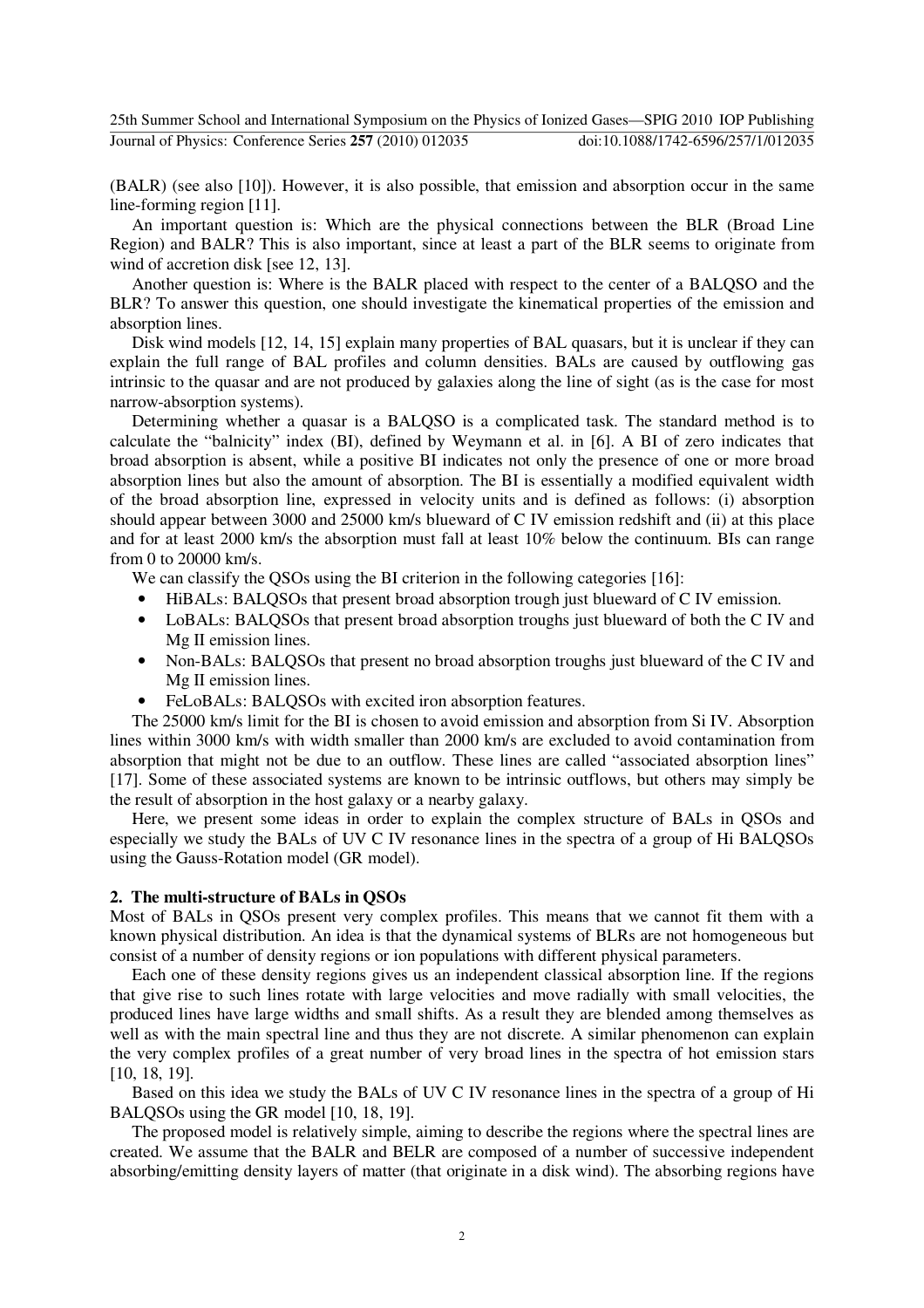three apparent velocities (projected on the line-of-sight of an observer): radial velocity ( $V_{rad}$ ) of the BALR, random velocity of the ions ( $V_{rand}$ ) in the BALR and the rotational velocity ( $V_{rot}$ ) of the BALR.

#### **3. Data**

In order to study the C IV resonance lines ( $\lambda\lambda$  1548.187, 1550.772 Å) we apply the GR model to the spectra of 15 Broad Absorption Line Quasars (BALQSOs) taken from the Sloan Digital Sky Survey's Data Release 7. The SDSS imaging survey uses a wide-field multi-CCD camera [20]. The spectra cover the optical range 3800–9200 Å at a resolution of 1800–2100.

In table 1, column 1 lists the name of the QSOs, using the SDSS format of J2000.0 right ascension (hhmmss.ss) and declination (±ddmmss.s), column 2 lists the modified Julian date-plate-fiber, column 3 lists the redshift and column 4 lists the dates of observations.

| <b>Object Name (SDSS)</b> | $1.0010$ 1.0 $0.0000$ $1.0000$<br>MJD-Plate-Fiber | Redshift | Date              |
|---------------------------|---------------------------------------------------|----------|-------------------|
| J015024.44+004432.99      | 51793-0402-485                                    | 2.00596  | 9/6/2000, 10:06   |
| ,J015048.83+004126.29     | 51793-0402-505                                    | 3.70225  | 9/6/2000, 10:06   |
| J021327.25-001446.92      | 51816-0405-197                                    | 2.39948  | 9/29/2000, 9:57   |
| J023252.80-001351.17      | 51820-0407-158                                    | 2.03289  | 10/3/2000, 9:41   |
| J023908.99-002121.42      | 51821-0408-179                                    | 3.74     | 10/4/2000, 9:38   |
| ,J025331.93+001624.79     | 51816-0410-391                                    | 1.8214   | 9/24/2000, 11:26  |
| J025747.75-000502.91      | 51816-0410-117                                    | 2.19139  | 9/24/2000, 11:26  |
| J031828.91-001523.17      | 51929-0413-170                                    | 1.98447  | 1/20/2001, 4:23   |
| J102517.58+003422.17      | 51941-0272-501                                    | 1.88842  | 2/1/2001, 9:30    |
| J104109.86+001051.76      | 51913-0274-482                                    | 2.25924  | 1/4/2001, 11:00   |
| J104152.62-001102.18      | 51913-0274-159                                    | 1.70876  | 1/4/2001, 11:00   |
| J104841.03+000042.81      | 51909-0276-310                                    | 2.03044  | 12/31/2000, 11:08 |
| J110041.20+003631.98      | 51908-0277-437                                    | 2.01143  | 12/30/2000, 11:19 |
| J110736.68+000329.60      | 51900-0278-271                                    | 1.74162  | 12/22/2000, 12:12 |
| J112602.81+003418.23      | 51614-0281-432                                    | 1.7819   | 3/11/2000, 6:52   |

**Table 1.** Studied BALQSOs

#### **4. Method**

The relevant broadening mechanism, in the case of BALs, is the random motion of the absorbing gas, but also a part comes from the rotation caused by the massive black hole. In order to find the limits for the rotational and random velocities, we fitted the observed lines using two approaches:

- 1. Gauss-Rotation approach (GR approach): We assume that random motion is dominant, i.e. the random velocity is maximal and the rotational component is minimal,
- 2. Rotation-Gauss approach (RG approach): We assume that the rotational component is dominant.

After that we used F-test to conclude on which approach of the model is more appropriate to explain the complex absorption line profiles.

In figure 1 we give some examples of the fitted spectra. The black line corresponds to the observed spectra and the blue line corresponds to the theoretical line profiles given by the GR model. Below each fitting, the green line represents the residual, which gives the differences between the observed spectrum and the theoretical profile.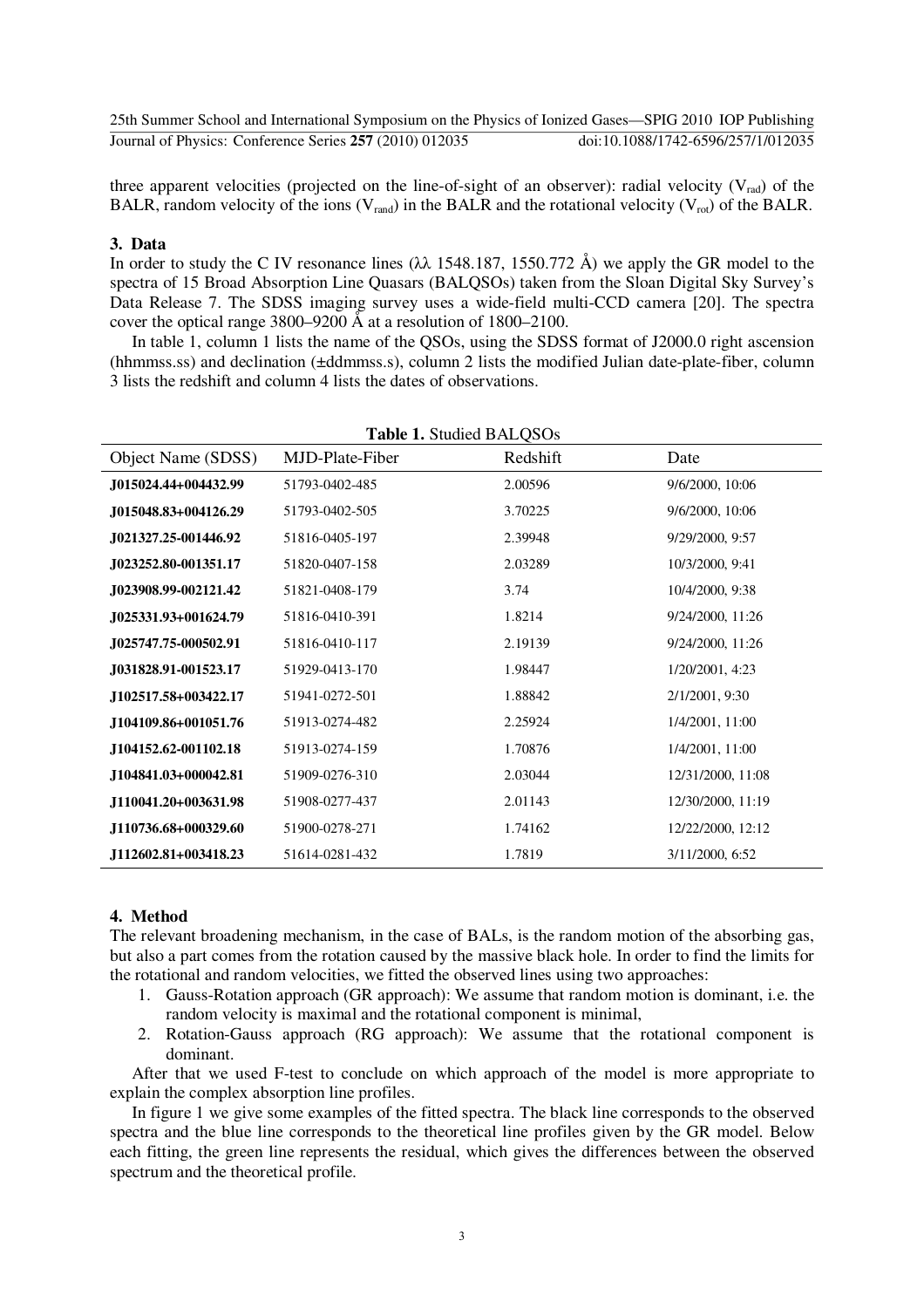

## **5. Results**

Using the GR model, we were able to fit the studied C IV spectral lines with 2 up to 4 absorption components and we calculated the values of the kinematical parameters (rotational, radial and random velocities), as well as the column density and the absorbed energy. The calculated values are given in tables 2-5. As one can see in tables 2-5, the radial velocity of the studied BALRs takes values between -2225 km/s and -17994 km/s, the values of the rotational velocity of the BALRs are between 30 km/s and 2400 km/s and the random velocity of the ions take values between 228 km/s and 2280 km/s. In most cases, the best fit of the observed spectral features is given by the GR approach. However, there were 4 cases (indicated with italics in tables 2-5), where the best fit is accomplished with the RG approach.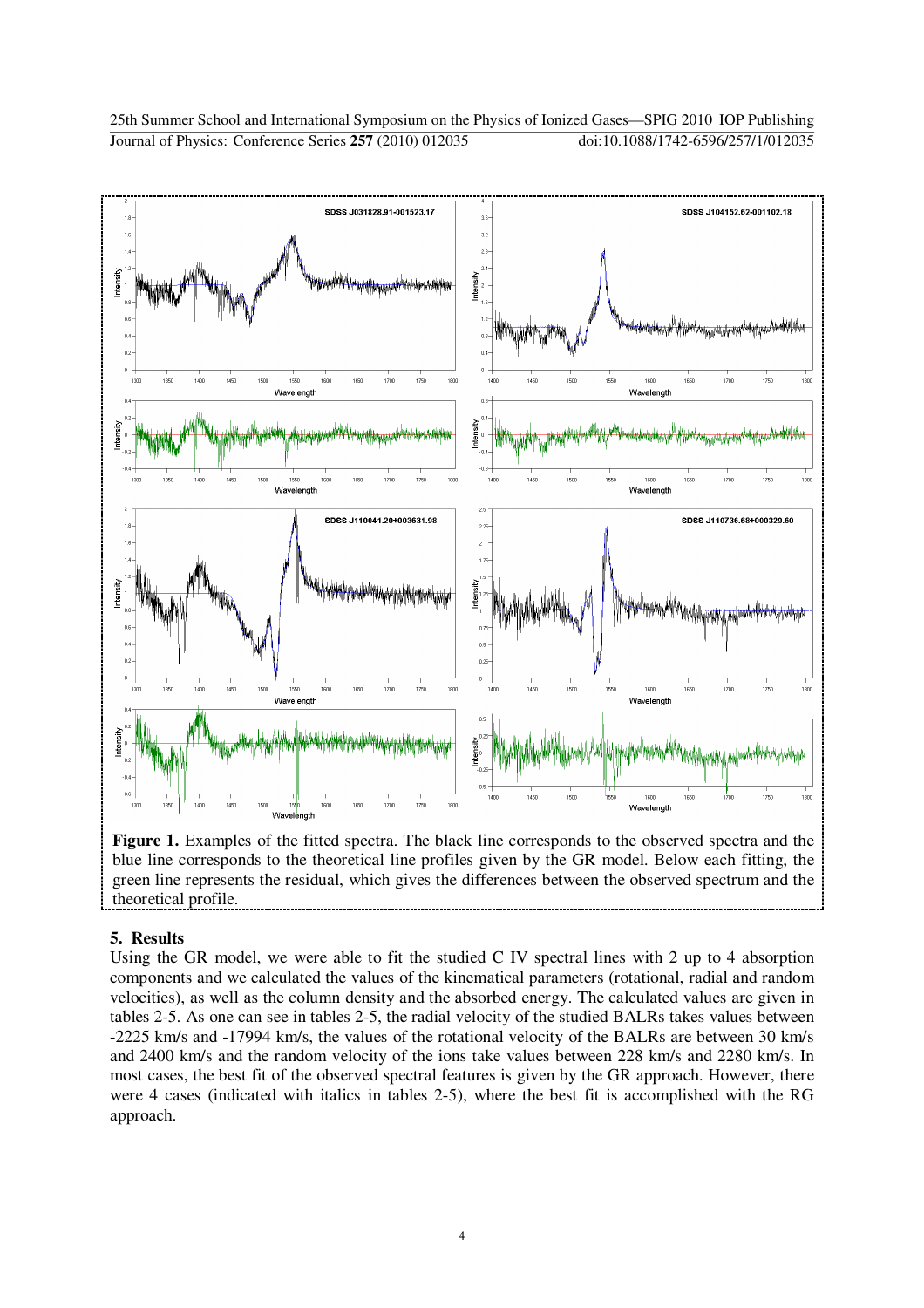| Table 2. Radial Velocities (km/s) |          |                   |                   |                   |  |  |  |  |  |
|-----------------------------------|----------|-------------------|-------------------|-------------------|--|--|--|--|--|
| Object Name (SDSS)                | $Vrad_1$ | Vrad <sub>2</sub> | Vrad <sub>3</sub> | Vrad <sub>4</sub> |  |  |  |  |  |
| J015024.44+004432.99              | -3483    | -7546             |                   |                   |  |  |  |  |  |
| J015048.83+004126.29              | $-3473$  | $-5611$           |                   |                   |  |  |  |  |  |
| J021327.25-001446.92              | $-3096$  | $-5321$           |                   |                   |  |  |  |  |  |
| J023252.80-001351.17              | $-5224$  | $-8649$           |                   |                   |  |  |  |  |  |
| J023908.99-002121.42              | $-8513$  |                   |                   |                   |  |  |  |  |  |
| J025331.93+001624.79              | $-4257$  | $-5611$           |                   |                   |  |  |  |  |  |
| J025747.75-000502.91              | -7352    |                   |                   |                   |  |  |  |  |  |
| J031828.91-001523.17              | -13157   | -17994            |                   |                   |  |  |  |  |  |
| J102517.58+003422.17              | $-6772$  | $-8126$           | -10545            |                   |  |  |  |  |  |
| J104109.86+001051.76              | $-2225$  | $-5417$           | $-6675$           | -9867             |  |  |  |  |  |
| J104152.62-001102.18              | $-6385$  | $-9287$           |                   |                   |  |  |  |  |  |
| J104841.03+000042.81              | -5998    | $-8320$           | -11609            |                   |  |  |  |  |  |
| J110041.20+003631.98              | -5417    | -10061            | -14704            |                   |  |  |  |  |  |
| J110736.68+000329.60              | $-2360$  | -3618             | -7352             | -8900             |  |  |  |  |  |
| J112602.81+003418.23              | $-6288$  | -7642             |                   |                   |  |  |  |  |  |

|  |  | <b>Table 3.</b> Rotational and Random Velocities (km/s) |  |  |
|--|--|---------------------------------------------------------|--|--|
|--|--|---------------------------------------------------------|--|--|

|                      | <b>Rotational Velocities</b> |                   |                   |                   | <b>Random Velocities</b> |                    |           |                    |
|----------------------|------------------------------|-------------------|-------------------|-------------------|--------------------------|--------------------|-----------|--------------------|
| Object Name (SDSS)   | Vrot <sub>1</sub>            | Vrot <sub>2</sub> | Vrot <sub>3</sub> | Vrot <sub>4</sub> | $Vrand_1$                | Vrand <sub>2</sub> | $Vrand_3$ | Vrand <sub>4</sub> |
| J015024.44+004432.99 | 2200                         | 1500              |                   |                   | 1140                     | 1368               |           |                    |
| J015048.83+004126.29 | 500                          | 200               |                   |                   | 456                      | 228                |           |                    |
| J021327.25-001446.92 | 100                          | 100               |                   |                   | 935                      | 912                |           |                    |
| J023252.80-001351.17 | 100                          | 1800              |                   |                   | 388                      | 388                |           |                    |
| J023908.99-002121.42 | 30                           |                   |                   |                   | 2280                     |                    |           |                    |
| J025331.93+001624.79 | 250                          | 200               |                   |                   | 570                      | 410                |           |                    |
| J025747.75-000502.91 | 1000                         |                   |                   |                   | 2052                     |                    |           |                    |
| J031828.91-001523.17 | 350                          | 150               |                   |                   | 1482                     | 1368               |           |                    |
| J102517.58+003422.17 | 800                          | 750               | 100               |                   | 228                      | 228                | 342       |                    |
| J104109.86+001051.76 | 200                          | 50                | 50                | 100               | 342                      | 342                | 570       | 798                |
| J104152.62-001102.18 | 50                           | 50                |                   |                   | 456                      | 1140               |           |                    |
| J104841.03+000042.81 | 1000                         | 500               | 500               |                   | 388                      | 410                | 456       |                    |
| J110041.20+003631.98 | 1200                         | 2400              | 1500              |                   | 456                      | 1482               | 2052      |                    |
| J110736.68+000329.60 | 900                          | 300               | 500               | 600               | 228                      | 251                | 342       | 360                |
| J112602.81+003418.23 | 50                           | 50                |                   |                   | 502                      | 502                |           |                    |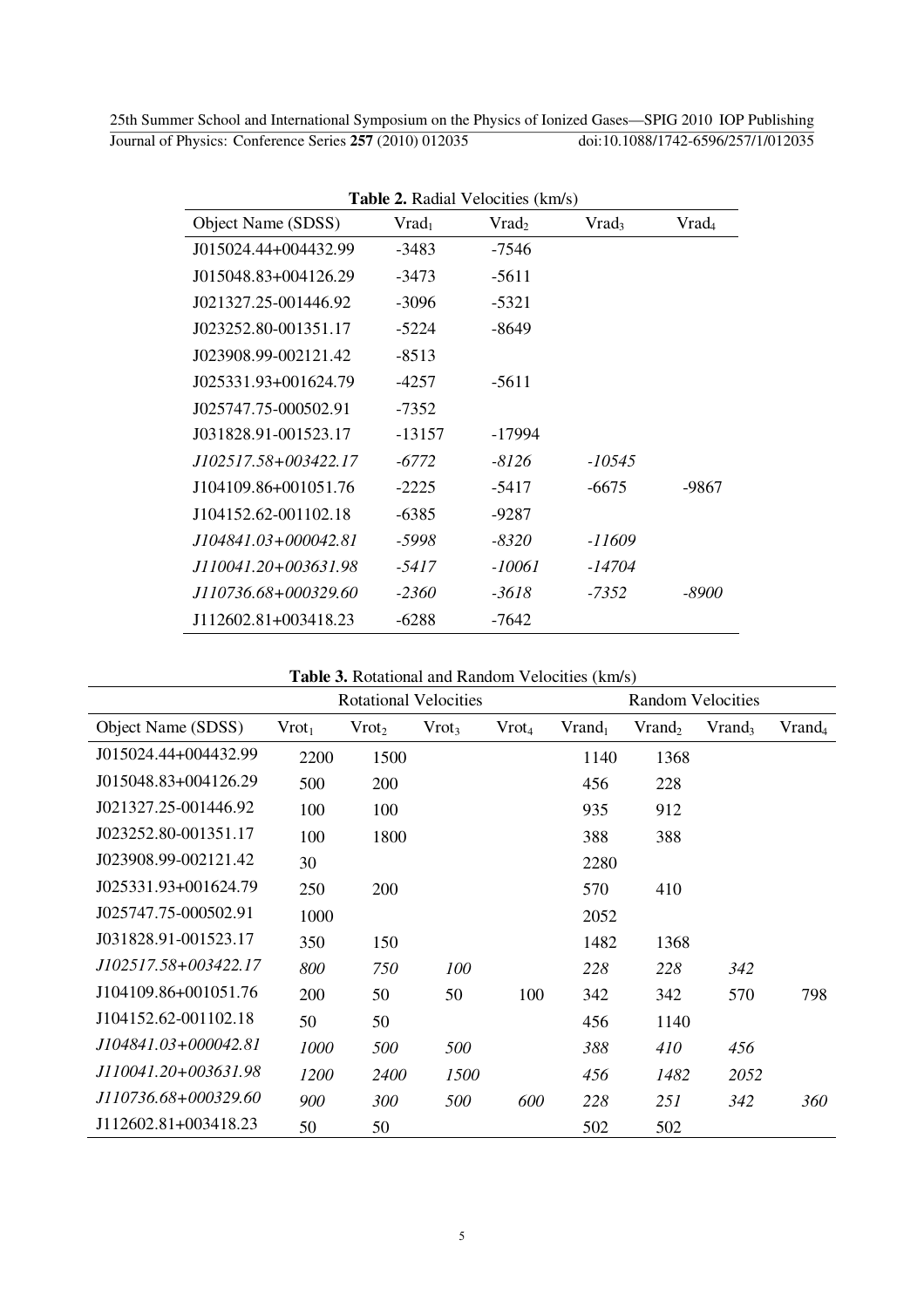|                      | <b>Table 4.</b> Coldmin Density ( $\lambda$ 10 Cm $\beta$ )<br>$\lambda$ 1548.187 Å |                 |                 |                 | λ 1550.772 Å    |                 |                 |         |
|----------------------|-------------------------------------------------------------------------------------|-----------------|-----------------|-----------------|-----------------|-----------------|-----------------|---------|
| Object Name (SDSS)   | CD <sub>1</sub>                                                                     | CD <sub>2</sub> | CD <sub>3</sub> | CD <sub>4</sub> | CD <sub>1</sub> | CD <sub>2</sub> | CD <sub>3</sub> | $CD_4$  |
| J015024.44+004432.99 | $-8.81$                                                                             | $-3.51$         |                 |                 | $-8.15$         | $-3.20$         |                 |         |
| J015048.83+004126.29 | $-2.29$                                                                             | $-0.78$         |                 |                 | $-2.11$         | $-0.71$         |                 |         |
| J021327.25-001446.92 | $-4.12$                                                                             | $-2.03$         |                 |                 | $-3.80$         | $-1.85$         |                 |         |
| J023252.80-001351.17 | $-3.11$                                                                             | $-3.67$         |                 |                 | $-2.95$         | $-3.38$         |                 |         |
| J023908.99-002121.42 | $-7.67$                                                                             |                 |                 |                 | $-7.04$         |                 |                 |         |
| J025331.93+001624.79 | $-1.31$                                                                             | $-0.87$         |                 |                 | $-1.19$         | $-0.80$         |                 |         |
| J025747.75-000502.91 | $-6.43$                                                                             |                 |                 |                 | $-5.90$         |                 |                 |         |
| J031828.91-001523.17 | $-2.45$                                                                             | $-1.39$         |                 |                 | $-2.23$         | $-1.26$         |                 |         |
| J102517.58+003422.17 | $-1.82$                                                                             | $-2.04$         | $-0.51$         |                 | $-1.68$         | $-1.89$         | $-0.46$         |         |
| J104109.86+001051.76 | $-2.12$                                                                             | $-1.58$         | $-2.00$         | $-2.81$         | $-1.98$         | $-1.46$         | $-1.84$         | $-2.58$ |
| J104152.62-001102.18 | $-0.94$                                                                             | $-2.72$         |                 |                 | $-0.85$         | $-2.48$         |                 |         |
| J104841.03+000042.81 | $-2.56$                                                                             | $-1.73$         | $-0.72$         |                 | $-2.36$         | $-1.59$         | $-0.66$         |         |
| J110041.20+003631.98 | $-3.80$                                                                             | $-5.65$         | $-4.04$         |                 | $-3.51$         | $-5.18$         | $-3.68$         |         |
| J110736.68+000329.60 | $-3.46$                                                                             | $-1.87$         | $-0.78$         | $-0.53$         | $-3.23$         | $-1.74$         | $-0.71$         | $-0.48$ |
| J112602.81+003418.23 | $-1.52$                                                                             | $-2.21$         |                 |                 | $-1.39$         | $-2.04$         |                 |         |

**Table 4.** Column Density  $(x10^{10} \text{ cm}^2)$ 

**Table 5.** Absorbed Energy (eV)

|                      |          | λ 1548.187 Å    |                 |                 | λ 1550.772 Å |                 |                 |                 |
|----------------------|----------|-----------------|-----------------|-----------------|--------------|-----------------|-----------------|-----------------|
| Object Name (SDSS)   | $Ea_1$   | Ea <sub>2</sub> | Ea <sub>3</sub> | Ea <sub>4</sub> | $Ea_1$       | Ea <sub>2</sub> | Ea <sub>3</sub> | Ea <sub>4</sub> |
| J015024.44+004432.99 | $-13.55$ | $-5.40$         |                 |                 | $-12.53$     | $-4.91$         |                 |                 |
| J015048.83+004126.29 | $-3.52$  | $-1.19$         |                 |                 | $-3.25$      | $-1.09$         |                 |                 |
| J021327.25-001446.92 | $-6.34$  | $-3.12$         |                 |                 | $-5.85$      | $-2.84$         |                 |                 |
| J023252.80-001351.17 | $-4.78$  | $-5.65$         |                 |                 | $-4.53$      | $-5.19$         |                 |                 |
| J023908.99-002121.42 | $-11.81$ |                 |                 |                 | $-10.82$     |                 |                 |                 |
| J025331.93+001624.79 | $-2.01$  | $-1.34$         |                 |                 | $-1.83$      | $-1.22$         |                 |                 |
| J025747.75-000502.91 | $-9.90$  |                 |                 |                 | $-9.06$      |                 |                 |                 |
| J031828.91-001523.17 | $-3.77$  | $-2.14$         |                 |                 | $-3.42$      | $-1.94$         |                 |                 |
| J102517.58+003422.17 | $-2.80$  | $-3.14$         | $-0.78$         |                 | $-2.57$      | $-2.90$         | $-0.70$         |                 |
| J104109.86+001051.76 | $-3.27$  | $-2.43$         | $-3.08$         | $-4.32$         | $-3.04$      | $-2.24$         | $-2.83$         | $-3.96$         |
| J104152.62-001102.18 | $-1.44$  | $-4.19$         |                 |                 | $-1.31$      | $-3.81$         |                 |                 |
| J104841.03+000042.81 | $-3.94$  | $-2.67$         | $-1.11$         |                 | $-3.62$      | $-2.45$         | $-1.01$         |                 |
| J110041.20+003631.98 | $-5.84$  | $-8.70$         | $-6.21$         |                 | $-5.40$      | -7.95           | $-5.65$         |                 |
| J110736.68+000329.60 | $-5.32$  | $-2.87$         | $-1.20$         | $-0.81$         | $-4.97$      | $-2.68$         | $-1.09$         | $-0.73$         |
| J112602.81+003418.23 | $-2.33$  | $-3.40$         |                 |                 | $-2.13$      | $-3.14$         |                 |                 |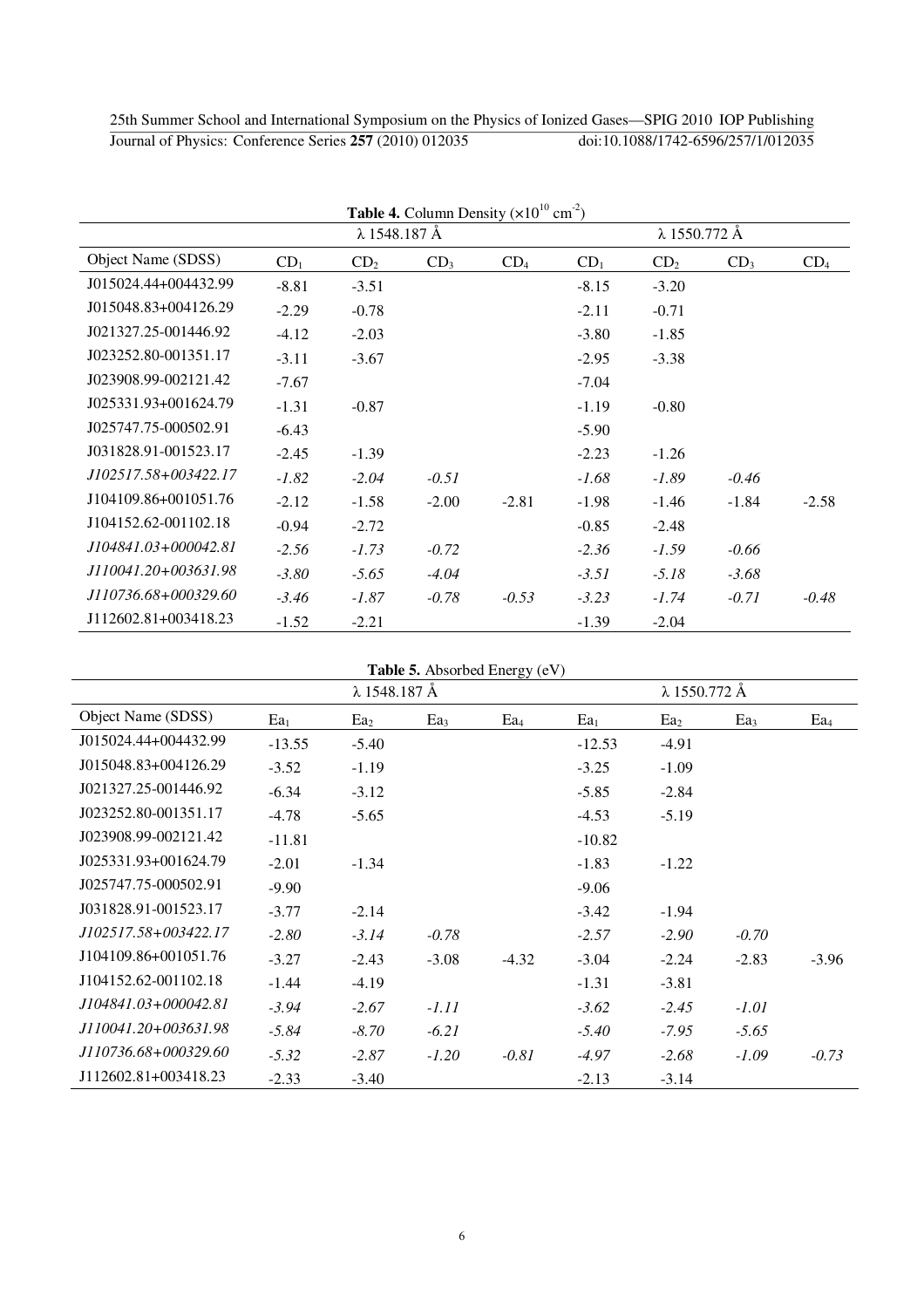## **6. Final remarks**

The main purpose of this study is to answer to the question: Is a multi-structure of BLR regions able to explain the complex profile of Hi BALQSOs spectra?

Additionally, if the answer of the above question is positive, our next step is to test whether the GR model is able to reproduce the complex profiles of Hi BALQSOs and to calculate a group of physical parameters of the corresponding BLRs.

Concluding the results of our study we could remark that:

- 1. It is possible that the dynamical systems of BLRs are not homogeneous but consist of a number of density regions or ion populations with different physical parameters. Each one of these density regions gives us an independent classical absorption line. If the regions that give rise to such lines rotate with large velocities and move radially with small velocities, the produced lines have large widths and small shifts. As a result they are blended among themselves as well as with the main spectral line and thus they are not discrete.
- 2. As we can see in tables 2-5, the GR model is able to reproduce accurately the complex profiles of Hi BALQSOs and to calculate a group of physical parameters of the corresponding BALRs.

### **Acknowledgements**

This research project is progressing at the University of Athens, Department of Astrophysics, Astronomy and Mechanics, under the financial support of the Special Account for Research Grants, which we thank very much. This work also was supported by Ministry of Science Technological Development of Serbia and, through the projects "Influence of collisional processes on astrophysical plasma line shapes" and "Astrophysical spectroscopy of extragalactic objects".

Funding for the SDSS and SDSS-II has been provided by the Alfred P. Sloan Foundation, the Participating Institutions, the National Science Foundation, the U.S. Department of Energy, the National Aeronautics and Space Administration, the Japanese Monbukagakusho, the Max Planck Society, and the Higher Education Funding Council for England. The SDSS Web Site is http://www.sdss.org/.

The SDSS is managed by the Astrophysical Research Consortium for the Participating Institutions. The Participating Institutions are the American Museum of Natural History, Astrophysical Institute Potsdam, University of Basel, University of Cambridge, Case Western Reserve University, University of Chicago, Drexel University, Fermilab, the Institute for Advanced Study, the Japan Participation Group, Johns Hopkins University, the Joint Institute for Nuclear Astrophysics, the Kavli Institute for Particle Astrophysics and Cosmology, the Korean Scientist Group, the Chinese Academy of Sciences (LAMOST), Los Alamos National Laboratory, the Max-Planck-Institute for Astronomy (MPIA), the Max-Planck-Institute for Astrophysics (MPA), New Mexico State University, Ohio State University, University of Pittsburgh, University of Portsmouth, Princeton University, the United States Naval Observatory, and the University of Washington.

## **References**

- [1] Hamann F, Korista K T and Morris S L 1993 *ApJ* **415** 541
- [2] Crenshaw M D, Kraemer S B and George I M 2003 *ARAA* **41** 117
- [3] Reichard T A, Richards G T, Hall P B, Schneider D P, Vanden Berk D E, Fan X, York Donald G, Knapp G R and Brinkmann J 2003 *AJ* **126** 2594
- [4] Surdej J and Hutsemekers D 1987 *A&A* **177** 42
- [5] Boroson T A and Meyers K A 1992 *ApJ* **397** 442
- [6] Weymann R J, Morris S L, Foltz C B and Hewett P C 1991 *ApJ* **373** 23
- [7] Ogle P M, Cohen M H, Miller J S, Tran H D, Goodrich R W and Martel A R 1999 *ApJS* **125** 1
- [8] Schmidt G D and Hines D C 1999 *ApJ* **512** 125
- [9] Becker R H, White R L, Gregg M D, Brotherton M S, Laurent-Muehleisen S A and Arav N 2000 *ApJ* **538** 72
- [10] Lyratzi E, Popović L·Č, Danezis E, Dimitrijević M S, Antoniou A 2009 *NewAR* **53** 179